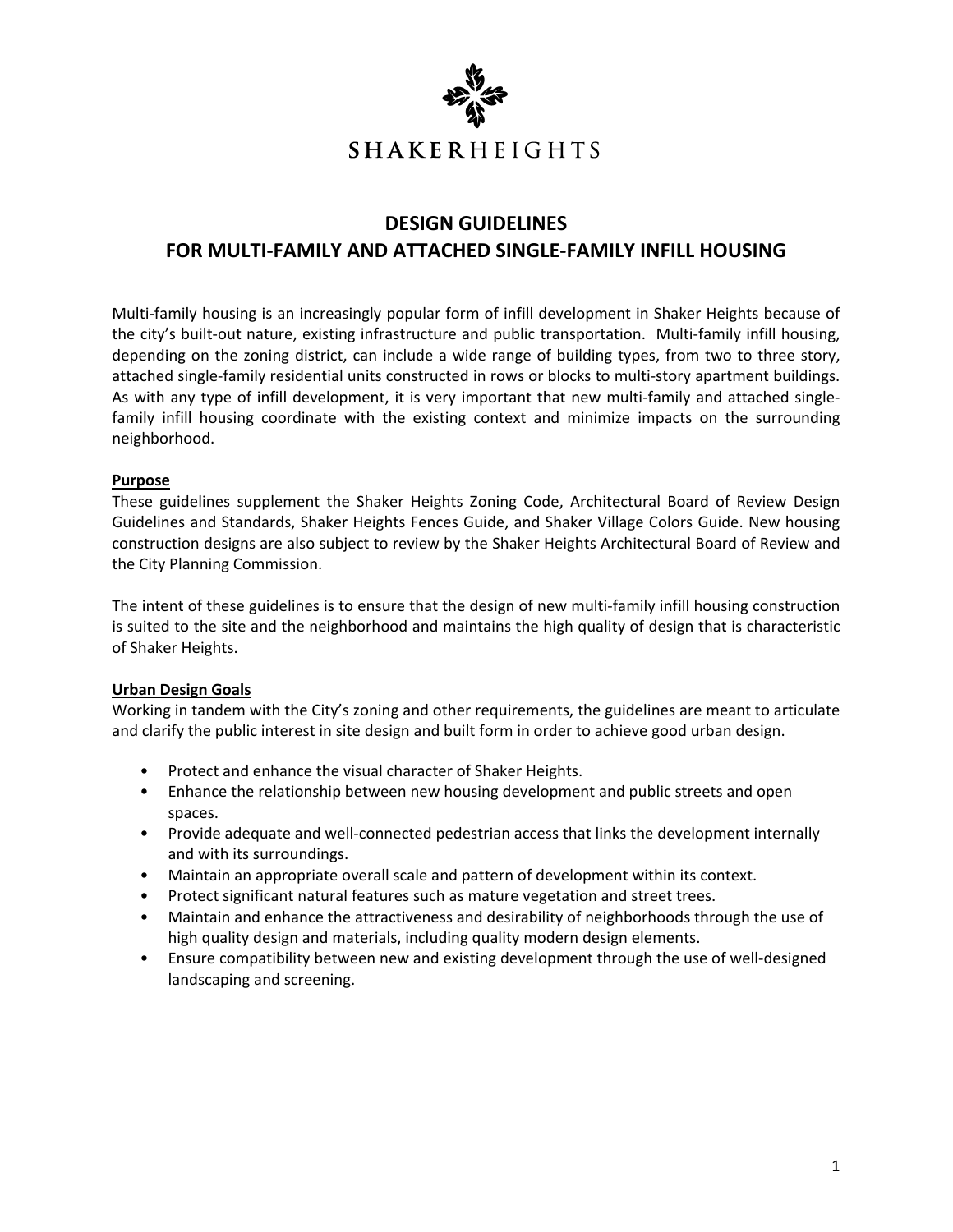#### **Design Standards and Guidelines**

- 1. Street Accessibility and Layout.
	- a. New multi-family and attached single-family infill developments should be accessible from existing public streets.
	- b. If new streets are required, they should be extended and integrated into the existing public street system.
		- i. New streets should be laid out to reduce the impact of additional traffic on surrounding neighborhoods and promote convenient and easy pedestrian access both to/from and through the site.
		- ii. Private streets should function like a public street providing address, landscaping, sidewalks, curbs and parking, where appropriate.
		- iii. Street designs are encouraged to incorporate traffic calming devices and techniques.
		- iv. Streets shall be laid out to allow emergency vehicle access.
		- v. Streets shall be laid out to connect to, and accommodate extension of, existing bicycle infrastructure and signage where appropriate.

## 2. Building Location and Site Design.

- a. Buildings shall be located and oriented to respect the street context, to form street walls where appropriate, and to respect or create view corridors. These design principles are important to achieve a connection between new infill development and the surrounding neighborhoods.
	- i. Building entrances shall front onto existing or newly created streets.
	- ii. The main facade shall be parallel to the street and set in line with adjacent buildings.
	- iii. Corner buildings shall respect the neighborhood context along both streets.
- b. Buildings shall be designed and arranged to define public and private spaces with open views and surveillance for public areas and privacy for private areas.
- c. Buildings and sites shall be designed to emphasize pedestrian scale, human scale architecture, and landscaping.
- d. Multi‐family development sites shall be designed to accommodate bicycles and provide bicycle parking for residents and visitors (and should be covered where appropriate).
- 3. Building Envelope.
	- a. The placement and massing of structures shall form a unified comprehensive development of the premises.
	- b. The existing architecture of the surrounding structures and neighborhood must be carefully considered when designing new infill residential structures.
	- c. All structures shall be designed in a high quality manner. Designs should not be monotonous, and should show variation in character.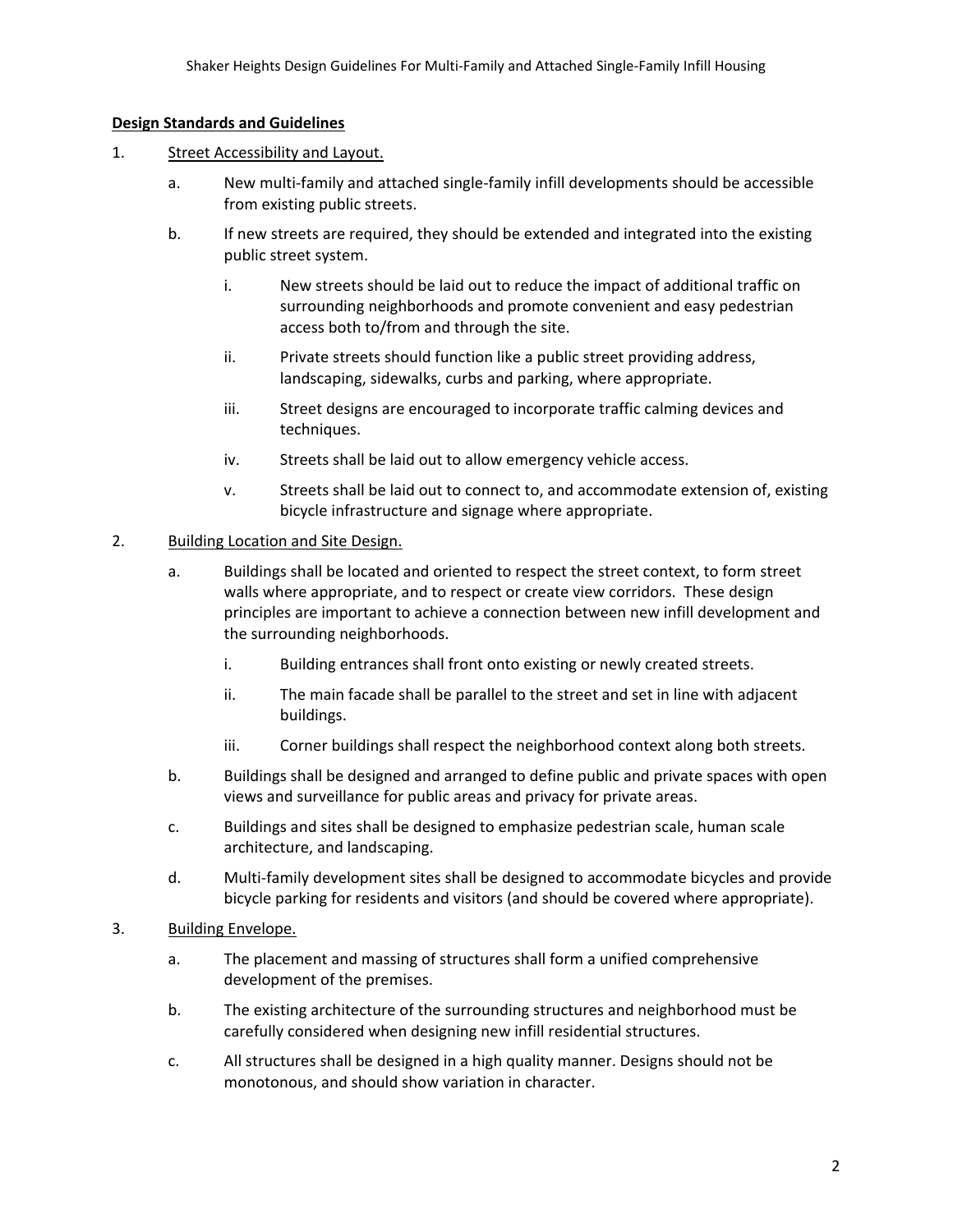- d. Special accommodations may be made for high quality contemporary/modern design when it reflects and relates to the context in which the new development is located.
- e. All sides of a building open to view by the public shall display a similar level of architectural quality, and shall be subdivided and proportioned using features such as windows, entrances, awnings, or other such features.
- f. Wherever feasible, buildings shall be designed to provide massing configurations with a variety of different wall planes. Blank walls are prohibited, even along parking garages. Expanses of walls over 20 feet in length shall be broken up by columns, bays, piers, undulation and windows, and other architectural features that establish a pedestrian scale.
- g. Buildings shall be designed with other interesting design features such as changes in wall projections, roof height, brick coursing, changes in material and projections of windows or other architectural features.
- h. There should be a clear, well-defined sense of entry from the street to each building.
	- i. For attached single‐family units, a front entry stoop is preferred. Landscaping between the public sidewalk and private home is required. Appropriate alternative designs will be considered to accommodate accessibility/visitability.
	- ii. For multi‐family buildings, the building shall include a distinctive entry featuring an awning, portico, or similar entry feature.
- i. For attached single‐family structures, windows that replicate single‐family residential windows are required along the first floor on all elevations. When windows that are designed with grids are used on front or street‐facing facades, simulated or true divided lights are preferred.
- j. If shutters are used, shutter sizes must be proportionately correct. They should each be half the width of the window opening such that the entire window is covered when they are closed.
- k. Buildings shall have well defined rooflines with attention to architectural detail. Consideration should be given to the prevailing pattern of roofs in the area surrounding and within the district.
- l. Sloping roofs shall have one or more of the following architectural features: gables, hips, horizontal or vertical breaks, or other similar techniques that are integrated into the building architecture.
- m. Skylights should be located where they will not be visible from the street. If the area can be seen from the street, dormers should be used instead.

# 4. Building Materials.

- a. Buildings shall be constructed of quality exterior surface materials.
- b. Attached single‐family structures shall comply with the following requirements:
	- i. Each elevation that faces a street shall consist of a minimum of 60 percent masonry, excluding windows. Masonry includes standard size brick, cultured stone, and architectural pre‐cast concrete. The balance of the elevations may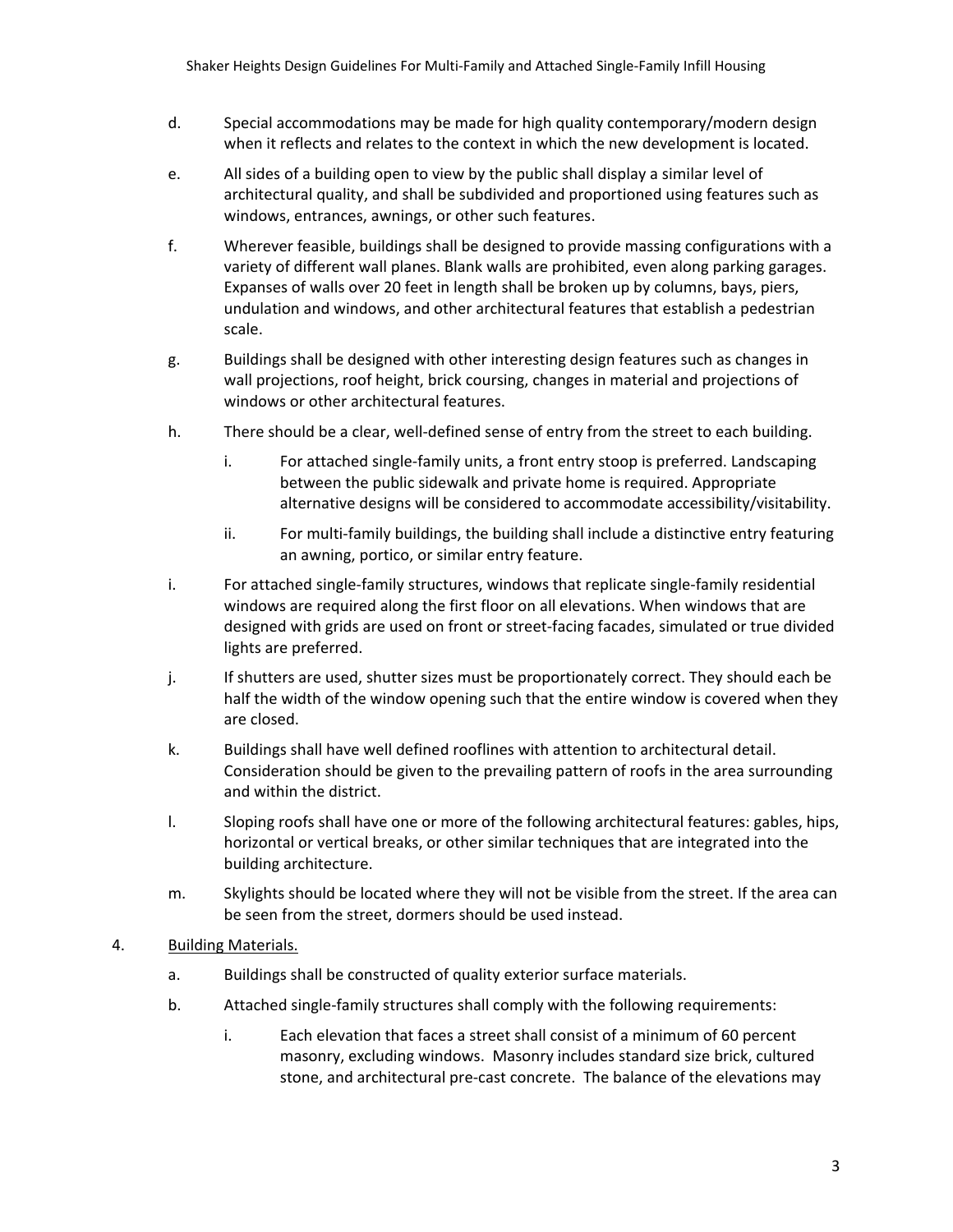be constructed of wood siding, fiber cement siding, stucco, wood shingle or other natural materials approved by the Architectural Board of Review.

- ii. Side elevations shall have a 2‐foot 0‐inch return of masonry where they abut a masonry wall. The remainder shall be faced with brick, stucco, fiber cement board, wood shingles or wood siding.
- iii. Rear elevations shall have a 2-foot 0-inch return of masonry where they abut a masonry wall. The remainder shall be faced with brick, stucco, fiber cement board, wood shingles or wood siding. The Architectural Board of Review may approve vinyl siding where appropriate.
- iv. Roofs shall be made of architectural grade fiberglass shingles or natural materials such as slate or shake. Metal roofs may be used, if determined to be appropriate by the Architectural Board of Review.
- c. Apartment buildings shall comply with the following requirements:
	- i. Each elevation that faces a street shall consist of a minimum of 50 percent masonry, excluding windows. Masonry includes standard size brick, cultured stone, and architectural pre‐cast concrete. The balance of the elevations may be constructed of wood siding, fiber cement siding, stucco, wood shingle, glass, metal or other natural materials approved by the Architectural Board of Review. A standard‐size concrete product which simulates common size brick in terms of color, texture, size, and grout may be used if it is approved by staff and the Architectural Board of Review.
	- ii. Rear and side elevations shall have a 2-foot 0-inch return of masonry where they abut a masonry wall. The remainder shall be faced with brick, stucco, fiber cement board, wood shingles or wood siding.
	- iii. Roofs shall be made of architectural grade fiberglass shingles or natural materials such as slate or shake. Metal roofs may be used, if determined appropriate by the Architectural Board of Review. Flat roofs may be asphalt or rubber.
- d. For contemporary architecture, the Architectural Board of Review may approve glass, metal or other similar materials.
- e. Prohibited materials include: vinyl lap siding on front or street‐facing facades, aluminum lap siding, dryvit-type products on the lowest 8 feet of any facade, concrete block, oversized brick, utility brick, split faced block, all brick units larger than common brick units.
- 5. Garages.
	- a. Attached garages are preferred.
	- b. Garage doors are prohibited on front or street-facing facades.
- 6. Pedestrian Circulation.
	- a. The development shall be designed with a coordinated pedestrian system (sidewalks and/or pedestrian paths) that provides access to the primary entrances to buildings, guest parking and development amenities.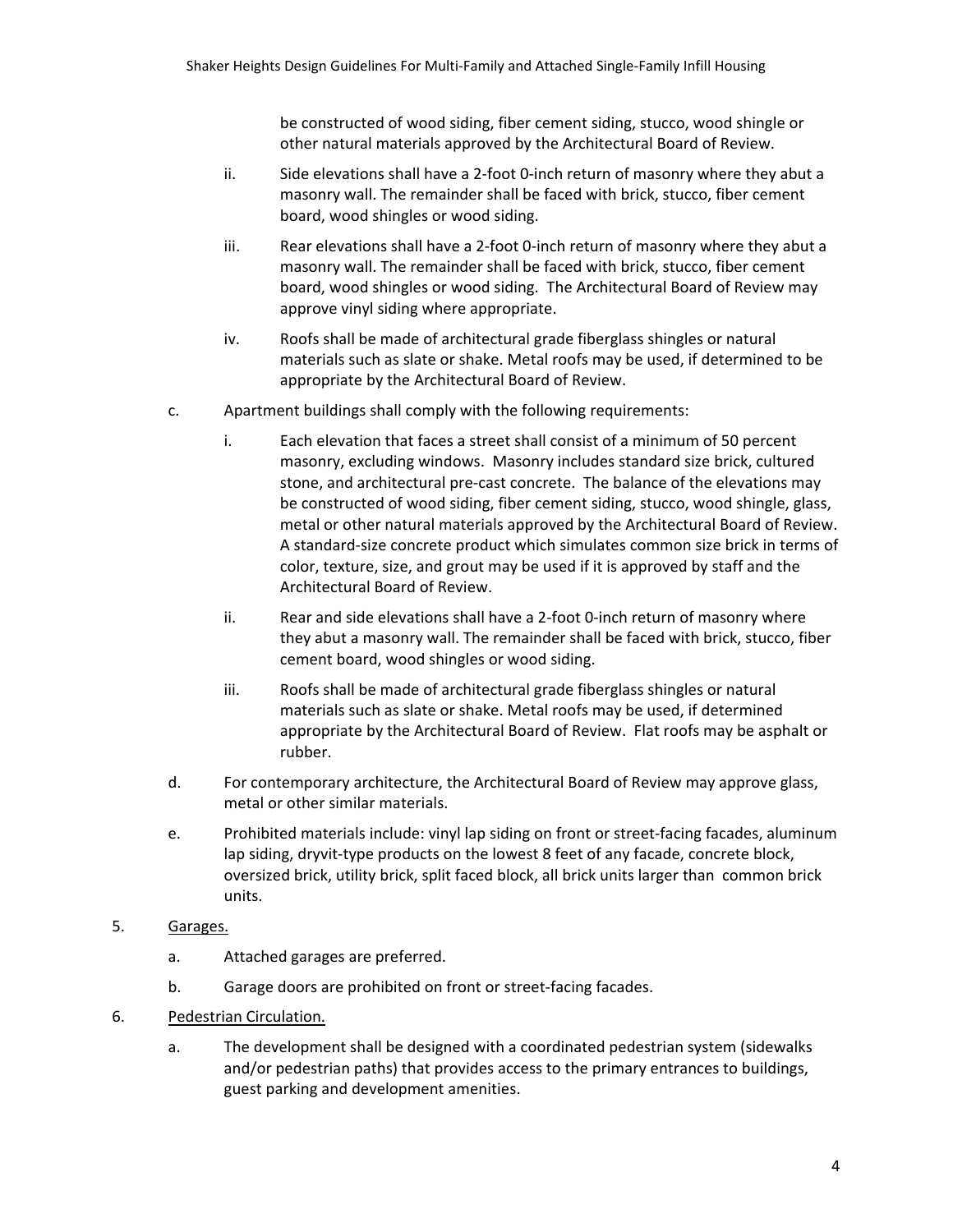- b. Sidewalks and walkways shall be designed to provide clear sight lines and direct links to the public sidewalk.
- c. Public sidewalks must be constructed along perimeter streets if not present.
- d. Pedestrian‐scale lighting fixtures shall be provided along all sidewalks and walkways to provide ample lighting during nighttime hours.

## 7. Landscaping and Screening.

- a. A landscaping plan shall be submitted for the entire site. The standards contained in the Zoning Code are considered to be minimum standards for new infill development, with additional landscaping provided where needed to mitigate off‐site visual impacts or to improve the internal landscaping on the site.
- b. All areas of the development not devoted to impervious surfaces shall be landscaped with appropriate trees, shrubs, ground cover and grass.
- c. All reasonable efforts shall be made to preserve significant healthy trees and existing green space, including sensible and preventive construction practices, and wherever possible should integrate existing natural attributes and topography in the design of the new development through minor changes to the placement and design of buildings and paving.
- d. In areas where vegetation is removed or harmed, trees, shrubs, ground cover and grass shall be amply planted to restore natural buffers.
- e. New development shall provide open space required by the zoning district in which the development is located.
- f. Landscaping shall be well maintained; an irrigation system shall be installed in common areas where necessary. An irrigation system is not required for private yards and patios.
- g. Appropriate buffer or transition to existing buildings may be required based on the distance between the new and existing buildings and the differences in scale and density.
- h. A year round visual screen shall be provided between the site and any adjacent single family uses.
- i. Entryways shall be planted with ornamental plant materials such as ornamental trees, flowering shrubs, and perennials, and ground covers.
- j. Landscaping should be designed and constructed to promote on‐site water management and infiltration through the use of native plants and porous landscape detention, swales, and filter strips.
- 8. Signs. Project signs shall be limited to major entry points.
- 9. Sustainability Guidelines.
	- a. Minimize environmental and city infrastructure impacts through careful selection of materials, building siting, use of alternative energy sources and storm water management techniques.
	- b. Semi‐pervious paving materials, such as permeable pavers, porous asphalt or porous concrete, are encouraged for new streets, sidewalks, driveways and off‐street parking